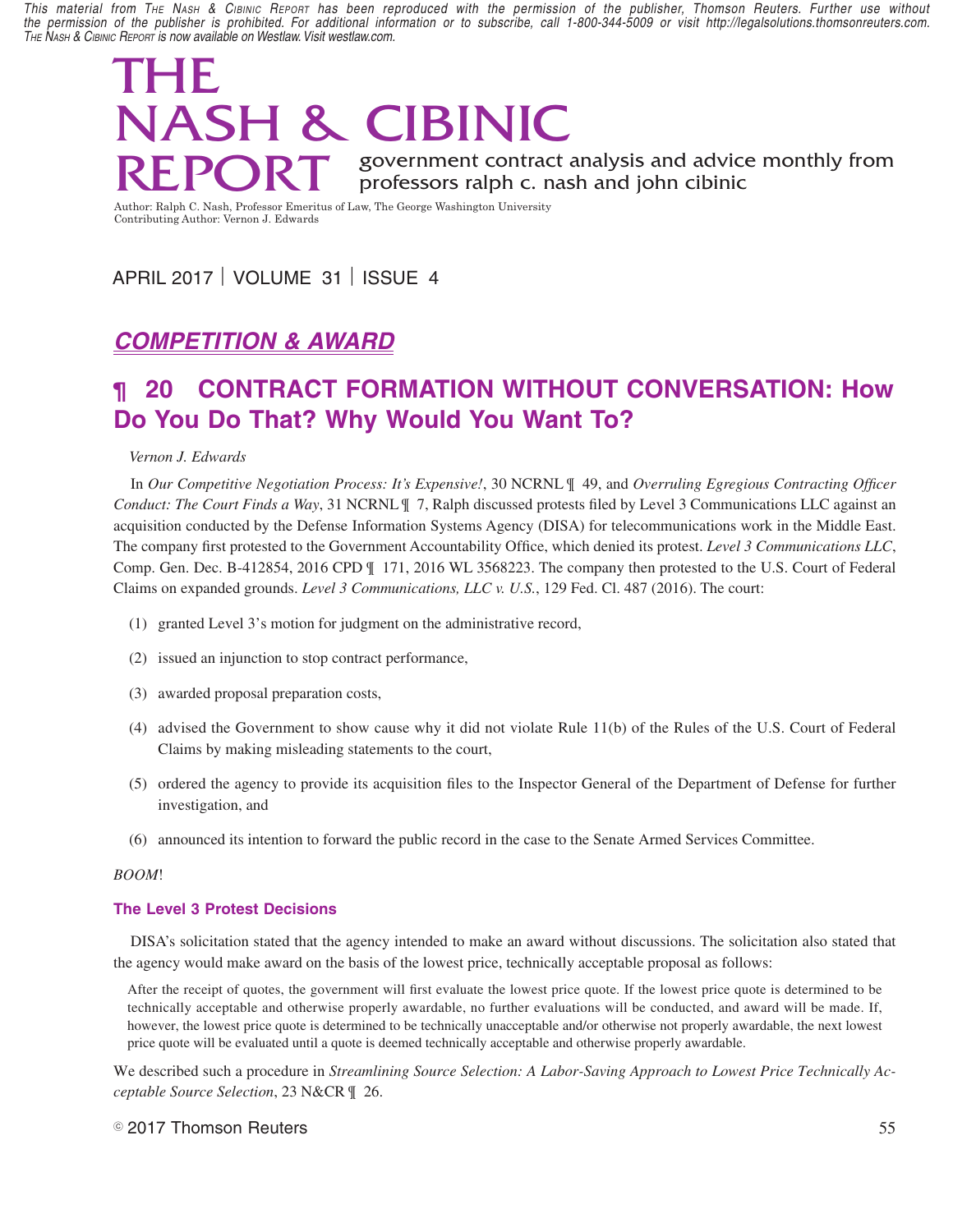Level 3, the incumbent contractor, proposed the lowest price, but submitted a technical quote that did not provide a map in the required format. As a result, the quote was ambiguous with respect to whether the company would comply with a requirement. The missing map information would have resolved the ambiguity and proven that Level 3 would comply. But instead of seeking "clarification" in accordance with FAR 15.306(a) or conducting discussions in accordance with FAR 15.306(d), the Contracting Officer awarded the contract without discussions to the second-low quoter, Verizon, whose price was \$38.5 million higher than the Level 3's. Level 3 complained about the evaluation of its proposal to the GAO. The GAO found Level 3's protest to be unfounded and denied it the on familiar ground that "[i]t is a vendor's responsibility to submit a well-written quotation, with adequately detailed information which clearly demonstrates compliance with solicitation requirements." See *Competing for Government Work: Perfection Demanded*, 29 NCRNL ¶ 42, and a *Postscript* at 29 NCRNL ¶ 47.

Level 3 then took its protest to the Court of Federal Claims. Thank goodness for Judge Braden:

During the hearing on the parties' Cross–Motions For Judgment On The Administrative Record, the court asked why the Government did not seek any "clarification," about the concerns raised between the map and Level 3's written representations and past performance, in light of the \$38.6 million difference between Level 3's and Verizon's offers:

THE COURT: The Government awarded a contract to Verizon, which was \$30 million more than the people who had been doing the job—

[THE GOVERNMENT]: That's correct.

THE COURT:—based on the map. And no one bothered to think about picking up the phone and saying hmm, hmm—as my grandson [Roark] would say—I wonder if there's a problem with the map? Or was something else going on?

Unfortunately, the court did not report the agency's response, if there was one. But what could they have said that would have made any sense at all? The court held that DISA's decisions not to seek clarification and not to conduct discussions to resolve the ambiguity were "arbitrary, capricious, and an abuse of discretion." We agree—a \$38.5 million abuse.

Why didn't DISA ask for the missing map? We can only speculate about the agency's reasons, and here goes: The RFQ stated that the agency would identify the quoter with the lowest price and evaluate its technical quote for acceptability. If it was acceptable, then source selection would be done and the agency would award without discussions. If not, then the agency would evaluate the technical quote of the next low offeror, and so forth, until the lowest-price technically acceptable quote was discovered and award could be made. We think the agency feared (1) that if they sought "clarification" from Level 3 by asking for the missing map they would have engaged in "discussion," not "clarification," and (2) that if they conducted discussions with Level 3 in order to get the map they would have failed to conduct the source selection in accordance with the procedure described in the RFQ. We think the agency feared that, either way, they would lose a protest. They had run up against the dread rules of "clarification" and "discussion."

#### **The Rules Of "Clarification" And "Discussion"**

The FAR Part 15 source selection process model has taken shape over the course of more than 40 years of legislation, regulation, litigation, and agency practice. Grounded in the Armed Services Procurement Act of 1947, Pub. L. No. 80-413, as amended, and the Federal Property and Administrative Services Act of 1949, Pub. L. No. 81-152, as amended, the process was tinkered into existence by federal agencies, the GAO and the courts. It was documented in the Armed Services Procurement Regulation, the Federal Procurement Regulation, the Federal Acquisition Regulation, other agency regulations, agency regulation supplements, and countless agency policy issuances, handbooks, manuals, guides, and briefings. Congress enacted elements of it into the Truth in Negotiations Act of 1962, Pub. L. No. 87-653, as amended, and the Competition in Contracting Act of 1984, Pub. L. No. 98-369, Division B, Title VII, as amended. The process is not specified or described in FAR Part 15 in clear, step-by-step fashion; at best, a reader can only glimpse its outline. However, detailed descriptions can be found in various published sources, official and unofficial. See Cibinic et al., FORMATION OF GOVERNMENT CONTRACTS, 4th ed., Chapter 6, "Basic Negotiation Procedures"; and Feldman, GOVERNMENT CONTRACT AWARDS: NEGOTIATION AND SEALED BIDDING, Part III.

In the case of the *Level 3* protests, the problem arose from the rules about "exchanges" of information between the Government and offerors after receipt of proposals. Those rules—which include statutes, regulations, protest case law, and various agency guidance—are exceedingly complex. We think their complexity makes COs wary of seeking clarification or conducting discussions, and we think that is a bad thing. When process complexity has reached a point at which it leads to bad things, it's time for radical redesign. Tweaking just won't do. It will only make things worse.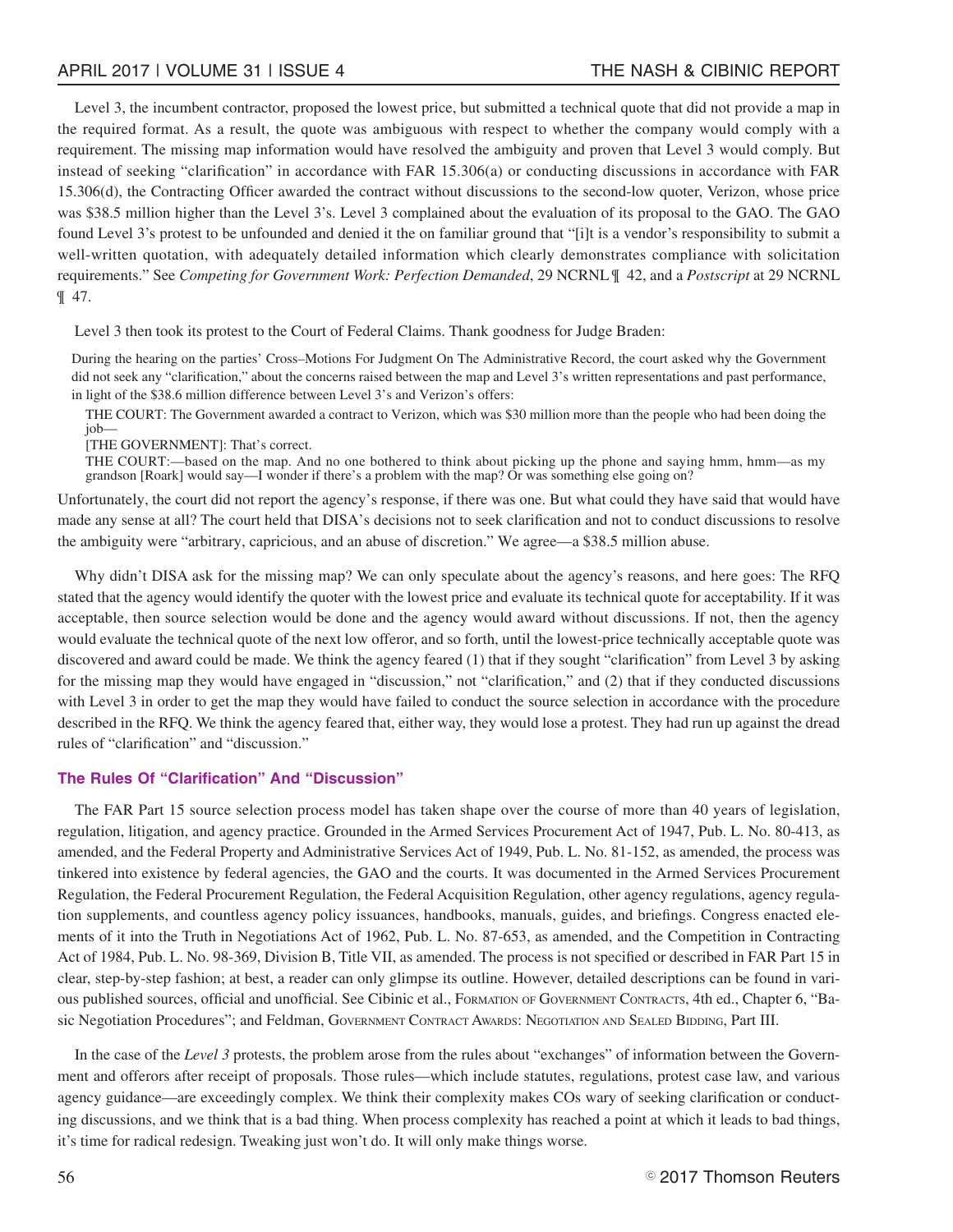The first rules about "written or oral discussions" in the context of competitive negotiations were added to the Armed Services Procurement Regulation § 3.805, "Selection of offerors for negotiation and award," in 1958, 23 Fed. Reg. 9209, 9211 (Nov. 29, 1958), and stated:

The normal procedure in negotiated procurements, after receipt of initial proposals, is to conduct such written or oral discussions as may be required to obtain agreements most advantageous to the Government. Negotiations shall be conducted as follows:

(1) Where a responsible offeror submits a responsive proposal which, in the contracting officer's opinion, is clearly and substantially more advantageous to the Government than any other proposal, negotiations may be conducted with that offeror only; or

(2) Where several responsible offerors submit offers which are grouped so that a moderate change in either the price or the technical proposal would make any one of the group the most advantageous offer to the Government, further negotiations should be conducted with all offerors in that group.

Whenever negotiations are conducted with more than one offeror, no indication shall be made to any offeror of a price which must be met to obtain further consideration, since such practice constitutes an auction technique which must be avoided. No information regarding the number or identity of the offerors participating in the negotiations shall be made available to the public or to any- one whose official ditties do not require such knowledge. Whenever negotiations are being conducted with several offerors, while such negotiations may be conducted successively, all offerors participating in such negotiations shall be offered an equitable opportunity to submit such pricing, technical, or other revisions in their proposals as may result from the negotiations. All offerors shall be informed that after the submission of final revisions, no information will be furnished to any offeror until award has been made.

But by 1961, written or oral discussion was no longer just the "normal procedure"; it was mandatory. ASPR § 3.805-1 stated:

(a) After receipt of initial proposals, written or oral discussions shall be conducted with all responsible offerors who submit proposals within a competitive range, price and other factors considered, except that this requirement need not necessarily be applied to:

- (1) Procurements not in excess of \$2,500;
- (2) Procurements in which prices or rates are fixed by law or regulations:
- (3) Procurements in which time of delivery will not permit such discussions;
- (4) Procurements of the set-aside portion of partial set-asides or by small business restricted advertising;

(5) Procurements in which it can be clearly demonstrated from the existence of adequate competition or accurate prior cost experience with the product or service that acceptance of the most favorable initial proposal without discussion would result in a fair and reasonable price. Provided, however, that in such procurements, the request for proposals shall notify all offerors of the possibility that award may be made without discussion of proposals received and hence, that proposals should be submitted initially on the most favorable terms from a price and technical standpoint which the offeror can submit to the Government.

In 1962, that rule was enshrined in statute by passage of the Truth in Negotiations Act, Pub. L. No. 87-653, which provided in part as follows:

In all negotiated procurements in excess of \$2,500 in which rates or prices are not fixed by law or regulation and in which time of delivery will permit, proposals shall be solicited from the maximum number of qualified sources consistent with the nature and requirements of the supplies or services to be procured, and written or oral discussions shall be conducted with all responsible offerors who submit proposals within a competitive range, price, and other factors considered: Provided, however, That the requirements of this section with respect to written or oral discussions need not be applied to procurements in implementation of authorized set-aside programs or to procurements where it can be clearly demonstrated from the existence of adequate competition or accurate prior cost experience with the product, that acceptance of an initial proposal without discussion would result in fair and reasonable prices and where the request for proposals notifies all offerors of the possibility that award may be made without discussions.

The rules became the subject of protests. The earliest protests complained that agencies were improperly making awards without discussions. But in the early 1970s the focus shifted to what kinds of communications constituted discussions. See, e.g., *To Murray Schaffer*, Comp. Gen. Dec. B-173703, 50 Comp. Gen. 479 (1972), 1972 CPD ¶ 17, 1972 WL 5877:

We have reviewed several of our more recent decisions bearing on the question of what constitutes discussions and conclude that resolution of the question has depended ultimately on whether an offeror has been afforded an opportunity to revise or modify its proposal, regardless of whether such opportunity resulted from action initiated by the Government or the offeror. Consequently, an offeror's late confirmation as to the receipt of an amendment and its price constituted discussions (50 Comp. Gen. 202 (1970)), as does a requested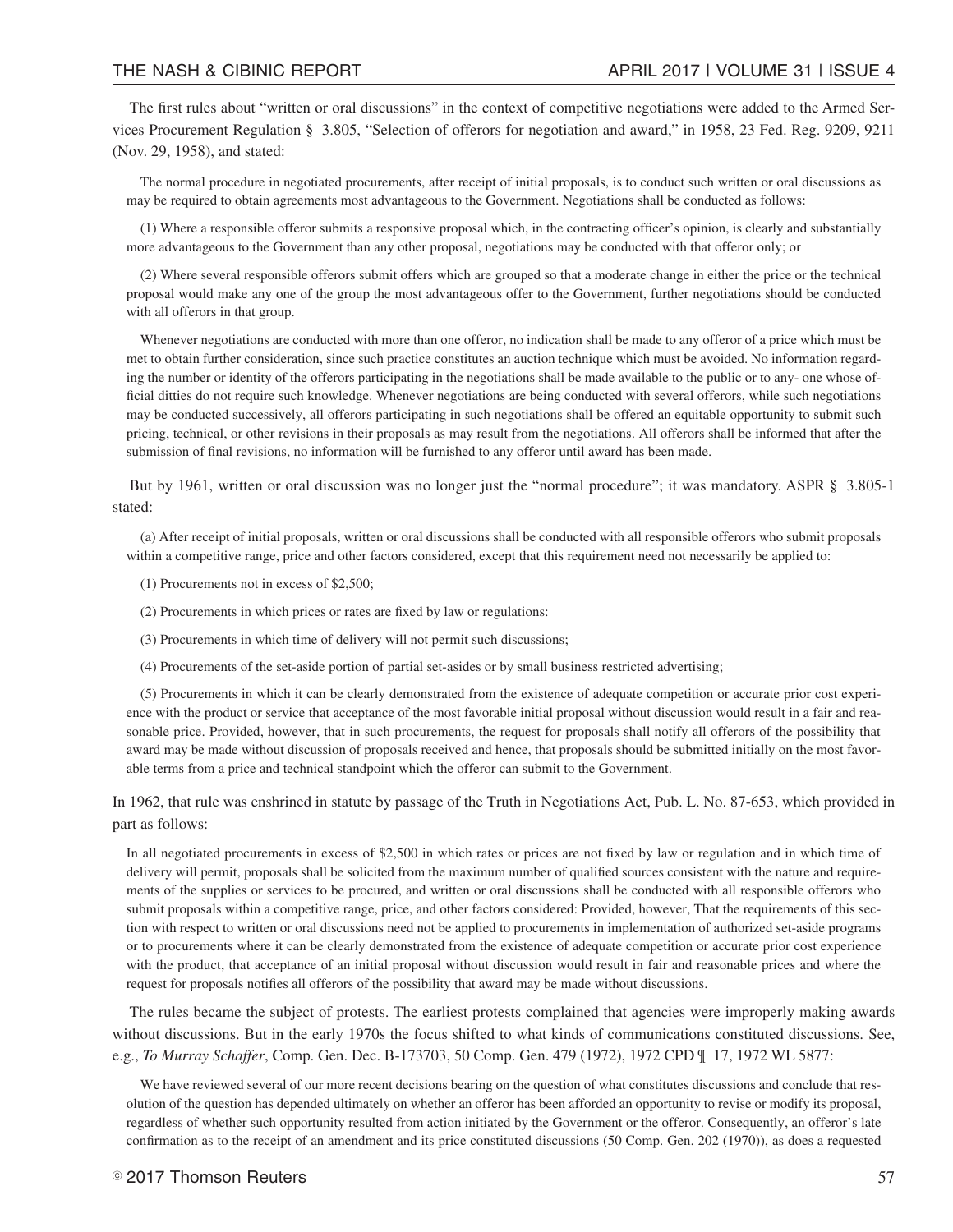#### APRIL 2017 | VOLUME 31 | ISSUE 4 THE NASH & CIBINIC REPORT

"clarification," which result in a reduction of offer price (48 Comp. Gen. 663 (1969)) and the submission of revisions in response to an amendment to a solicitation (50 Comp. Gen. 246 (1970)). On the other hand, an explanation by an offeror of the basis for its price reductions without any opportunity to change its proposal was held not to constitute discussions (B-170989, B-170990, November 17, 1971). We believe, therefore, that a determination that certain actions constitute discussions must be made with reference to the opportunity for revision afforded to offerors by those actions. If the opportunity is present, the actions constitute discussions.

By the publication of the first edition of the FAR in the *Federal Register* on September 19, 1983, effective on April 1, 1984, and after hundreds of protest decisions, the coverage of discussions in FAR 15.610, "Written or oral discussion," included a list of dos and don'ts:

(c) The contracting officer shall—

(1) Control all discussions;

(2) Advise the offeror of deficiencies in its proposal so that the offeror is given an opportunity to satisfy the Government's requirements;

(3) Attempt to resolve any uncertainties concerning the technical proposal and other terms and conditions of the proposal;

(4) Resolve any suspected mistakes by calling them to the offeror's attention as specifically as possible without disclosing information concerning other offerors' proposals or the evaluation process (see 15.607 and Part 24); and

(5) Provide the offeror a reasonable opportunity to submit any cost or price, technical, or other revisions to its proposal that may result from the discussions.

(d) The contracting officer and other Government personnel involved shall not engage in—

(1) Technical leveling (i.e., helping an offeror to bring its proposal up to the level of other proposals through successive rounds of discussion, such as by pointing out weaknesses resulting from the offeror's lack of diligence, competence, or inventiveness in preparing the proposal);

(2) Technical transfusion (i.e., Government disclosure of technical information pertaining to a proposal that results in improvement of a competing proposal); or

(3) Auction techniques, such as—

(i) Indicating to an offeror a cost or price that it must meet to obtain further consideration;

(ii) Advising an offeror of its price standing relative to another offeror (however, it is permissible to inform an offeror that its cost or price is considered by the Government to be too high or unrealistic); and

(iii) Otherwise furnishing information about other offerors' prices.

The clarification and discussion rules that we have today, now in FAR 15.306, were drafted in 1996–1997 during the FAR Part 15 Rewrite, 62 Fed. Reg. 51223 (Sept. 30, 1997). See *The FAR Part 15 Rewrite: A Final Scorecard*, 11 N&CR ¶ 63.

In the course of that process of development, the focus of concern shifted from price to "technical proposals." At first, technical proposals were rather informal, and the early editions of the ASPR made scant mention of them. (Most early references to technical proposals related to two-step formal advertising.) But as Government procurement of military research and development became more important, technical proposals became more formal, and preparation and evaluation of them became major undertakings. (For a description of the source selection process by the end of the 1950s, see Peck and Scherer, THE WEAPONS ACQUISITION PROCESS: AN ECONOMIC ANALYSIS 324-85 (Harvard 1962), and *TFX Contract Investigation: Hearings Before the Permanent Subcomm. on Investigations of the S. Comm. on Government Operations*, 88th Cong. 1st Sess., pt. 1 (1963)). By the late 1950s, competitions for such contracts were intense, and technical (and management) proposals voluminously addressed complex matters of system design and program management, contained priceless proprietary information, and cost millions of dollars to prepare. Source selection boards for important contracts included hundreds of persons, and it seemed essential to have strict rules about what Government personnel could and could not discuss with offerors during source selection. Protests decisions not only made distinctions between clarifications and discussions, they identified a number of species of fatal error in the conduct of discussions—discussions that were not meaningful, misleading discussions, unequal discussions, improper discussions, inadequate discussions, and unfair discussions.

Clarifications or discussions have been an issue in more than 2,400 GAO protest decisions, and we have addressed the is-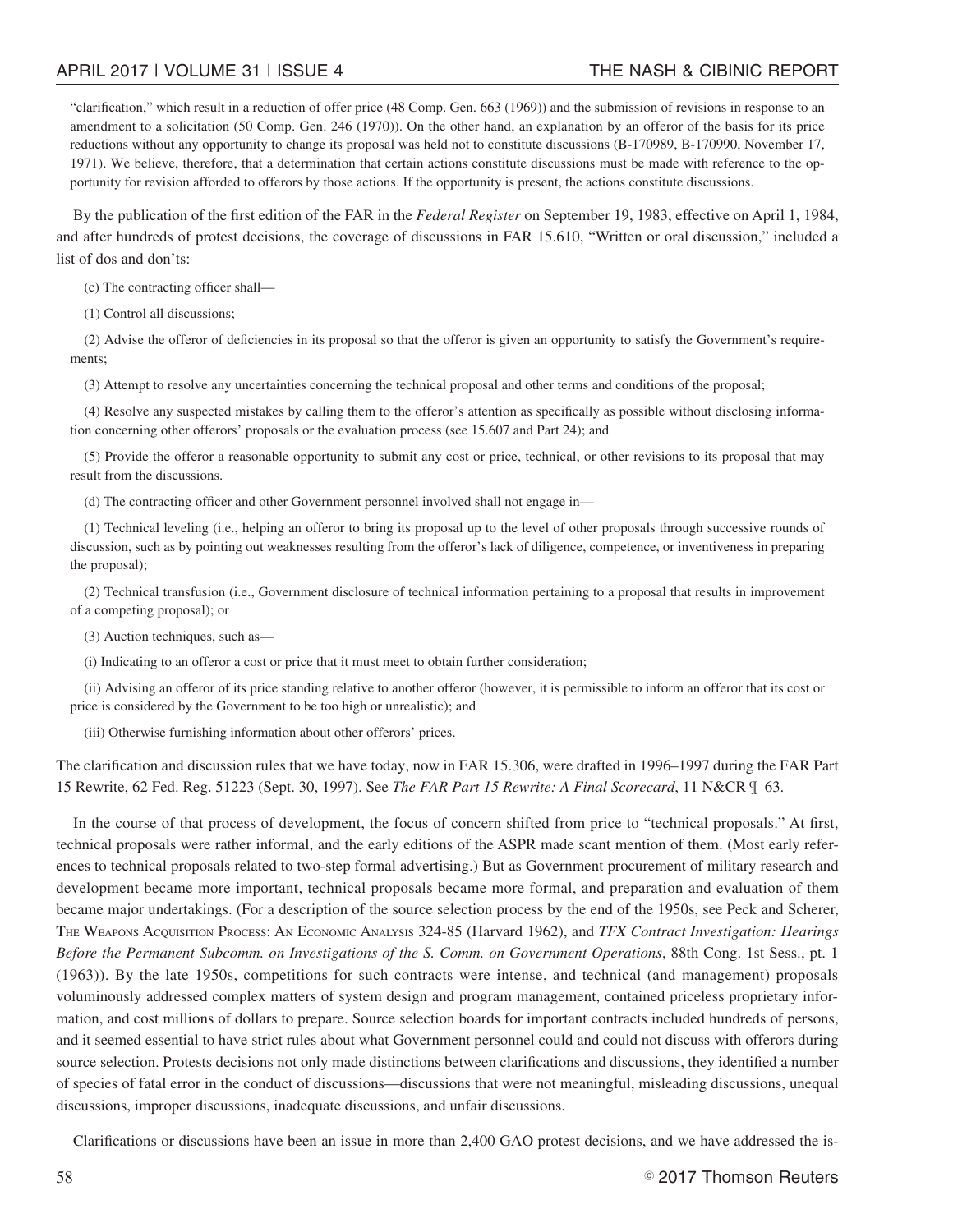sues and problems associated with the rules of clarification and discussion in at least 30 articles in this publication. FAR 15.306(d) and its predecessor FAR 15.610 have figured in the holdings of 32 protest decisions of the Court of Federal Claims. The procedural distinction between clarification and discussions that is now expressly recognized in FAR 15.306 has been a source of considerable confusion and was, we suspect, one of the reasons why DISA did not seek clarification from Level 3. We have written extensively about this problem. See *Clarifications vs. Discussions: The Obscure Distinction*, 14 N&CR  $\parallel$  29, which was followed by eight Postscripts, 15 N&CR ¶ 41, 16 N&CR ¶ 13, 17 N&CR ¶ 20, 18 N&CR ¶ 2, 21 N&CR ¶ 45, 23 N&CR ¶ 46, 26 N&CR ¶ 11, and 27 NCRNL ¶ 48.

Unfortunately, after passage of the Competition in Contracting Act of 1984, agencies that had been conducting mundane acquisitions of janitorial services, grounds maintenance, and the like by sealed bidding began to contract by negotiation and solicit "technical proposals." Thus, the issues reflected in the complex protest case law arose in acquisitions to which the rules about clarification and discussion need not have been applied—acquisitions of housekeeping services, simplified acquisitions, orders under GSA's Federal Supply Schedule, and orders against multiple award task order contracts. See *Simplified Acquisition: Avoiding the GAO's Clarifications/Discussions Mess*, 26 N&CR 21; *PricewaterhouseCoopers Public Sector*, LLP, Comp. Gen. Dec. B-413316.2, 2017 CPD ¶ 12, 2016 WL 7826642; and *Engility Corp.*, Comp. Gen. Dec. B-413120.4, 2017 CPD ¶ 67, 2017 WL 930351. A CO must be familiar not only with the regulations, but also with a considerable body of protest decisions in order to be comfortable engaging in any one-on-one communication with an offeror during source selection, and most CO's are not familiar with the case law. So it is no wonder that most COs prefer to award a contract without seeking clarification and without discussions whenever possible. Indeed, award without discussions is the Government's default procedure. See FAR 52.215-1(f)(4). To many COs, communicating with offerors during source selection can seem like walking a narrow plank across a pit of vipers.

#### **Contractor Selection And Contract Formation Under FAR Part 15**

Under the rules in Part 15, negotiation must precede contractor selection, presumably on the theory that the Government will get better terms if offerors know that it is also negotiating with their competition. Once the Government has selected its contractor, engagement in further discussion (reopening) before award is generally discouraged. This approach reflects the historical origin of the FAR Part 15 process in competitive bidding, which I discussed in *Essay-Writing Contests: How Did We Get Here?*, 30 NCRNL  $\parallel$  47. It requires the Government to perfect its specification and other terms and stipulate them in a "model contract" before it solicits proposals. The model contract is presented to prospective offerors in the Government's solicitation. As a rule, the terms of the model contract are non-negotiable, and an offeror that proposes different terms risks being declared "unacceptable" and eliminated from further consideration, without advance notice and opportunity to reconsider. An agency may not select an offeror whose proposal does not conform to the material terms of the solicitation. Thus, agencies may not seek clarification of an ambiguity if doing so would permit an offeror to make an unacceptable proposal acceptable. *NuWay, Inc.*, Comp. Gen. Dec. B-296435.5, 2005 CPD ¶ 195, 2005 WL 3148359.

Once proposals are received, the rules about exchanging information and negotiating are designed to ensure fairness in the selection phase of the process. There are strict rules and formal procedures for amending solicitations (FAR 15.206) and for notifying prospective offerors of changes in requirements, including changes prompted by one or more alternate proposals  $(FAR 15.206(d))$ ; rules about establishing a competitive range  $(FAR 15.306(c))$ ; rules that distinguish "clarification" (FAR 15.306(a)), "communication" (FAR 15.306(b)), and "discussion" (FAR 15.306(d)); rules about what may and may not be said during "discussions" (FAR 15.306(d)), and rules about allowing offerors to "revise" their proposals (FAR 15.307). All of those rules have been interpreted and supplemented in protest case law. Violation of the rules can have a serious effect on the process outcome and agency operations. Thus, while "clarification," "communication," and "discussion" are permitted in theory, complex rules, misinformation, confusion, tradition, and fear effectively constrain communications.

#### **The Wages Of Fear**

Part 15 merges contractor selection and contract formation in single process. The consequence is that the parties to a Government contract are often virtual strangers to one another at the outset of performance. They have had little if any chance to get acquainted, talk, bargain, and seal the deal based on an open and frank exchange of views before binding themselves. In a world of complex contracts, this is, well, nuts.